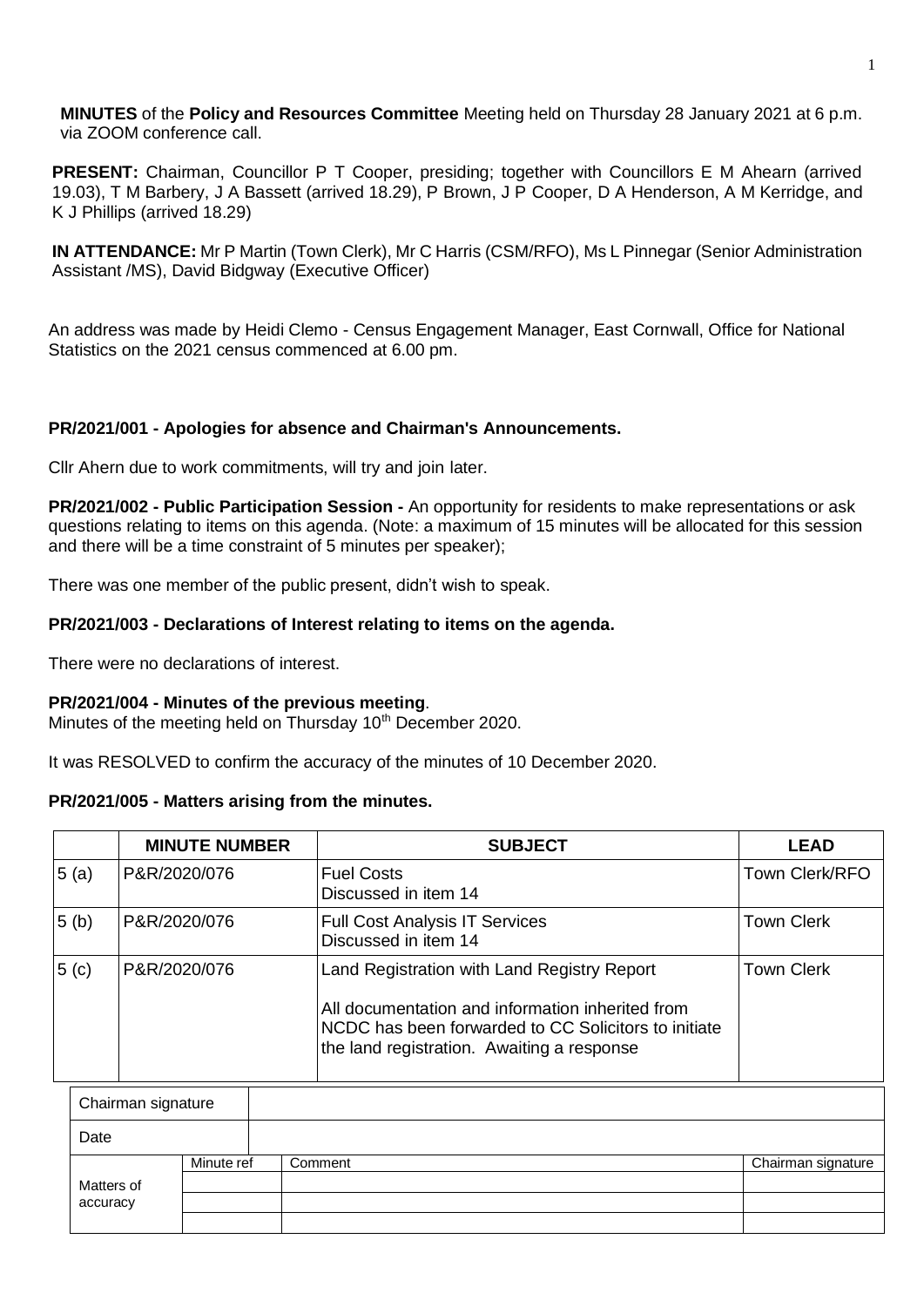|                  |              | Cllr J Cooper requested as per policies a tour and<br>appraisal of all the Councils assets, to mark them on a<br>map to get them all registered. Proposed working<br>party.<br>It was after agreement of chairs of P&R and<br>Estates, RESOLVED to refer to Full Council to<br>form a working party to do tour and appraisal of                                             |                                            |
|------------------|--------------|-----------------------------------------------------------------------------------------------------------------------------------------------------------------------------------------------------------------------------------------------------------------------------------------------------------------------------------------------------------------------------|--------------------------------------------|
| 5(d)             | P&R/2020/077 | <b>Councils assets (Assets Condition Survey)</b><br><b>Purchasing Moratorium/Procurement Strategy -</b><br><b>Update</b>                                                                                                                                                                                                                                                    | Town Clerk/RFO                             |
|                  |              | C Harris - Accounts technician appears to have<br>access to procurement documents on sage, so hope<br>to use them. Requisition order completed by TC, EM<br>and CSM/RFO, will fill in template, purchase ledger<br>automatically populates if approved.<br>Purchasing moratorium to stay in place till fully<br>functional. Confirmed separation of duties was in<br>place. |                                            |
| 5(e)             | P&R/2020/078 | <b>Council Grants Process</b>                                                                                                                                                                                                                                                                                                                                               | <b>RFO</b>                                 |
|                  |              | C Harris – for BRIN and forms went off to them                                                                                                                                                                                                                                                                                                                              |                                            |
| 5(f)             | P&R/2020/078 | <b>Draft Health and Safety Policy</b><br>Adopted in a previous meeting                                                                                                                                                                                                                                                                                                      | Town Clerk/H&S<br>Comm                     |
| 5 <sub>(g)</sub> | P&R/2020/079 | <b>Investment Strategy-Agreement with Cornwall</b><br><b>Council</b>                                                                                                                                                                                                                                                                                                        | <b>RFO</b>                                 |
|                  |              | Sent off to CC                                                                                                                                                                                                                                                                                                                                                              |                                            |
| 5(h)             | P&R/2020/082 | <b>Accounts for Payment (September 2020 was</b><br>considered as it was not voted on when presented<br>at previous meeting.)<br>Council phones were discussed, TC & CSM confirmed<br>they used their own phones. It was discussed that the<br>ones being paid for should be used and there was a                                                                            | Town Clerk/RFO                             |
|                  |              | duty of care to provide work phones where needed.<br>Duty officer could have one as office contact.                                                                                                                                                                                                                                                                         |                                            |
|                  |              | Clerk confirmed he has cancelled the old RFO and<br>Clerk contract phones.                                                                                                                                                                                                                                                                                                  |                                            |
|                  |              | An update was requested for how many phones were<br>required and how many were active for next P&R.<br>Town Clerk nominated D Bidgway to investigate.                                                                                                                                                                                                                       | <b>Action Points</b><br>For next P&R<br>EO |

| Chairman signature     |            |         |  |                    |
|------------------------|------------|---------|--|--------------------|
| Date                   |            |         |  |                    |
|                        | Minute ref | Comment |  | Chairman signature |
| Matters of<br>accuracy |            |         |  |                    |
|                        |            |         |  |                    |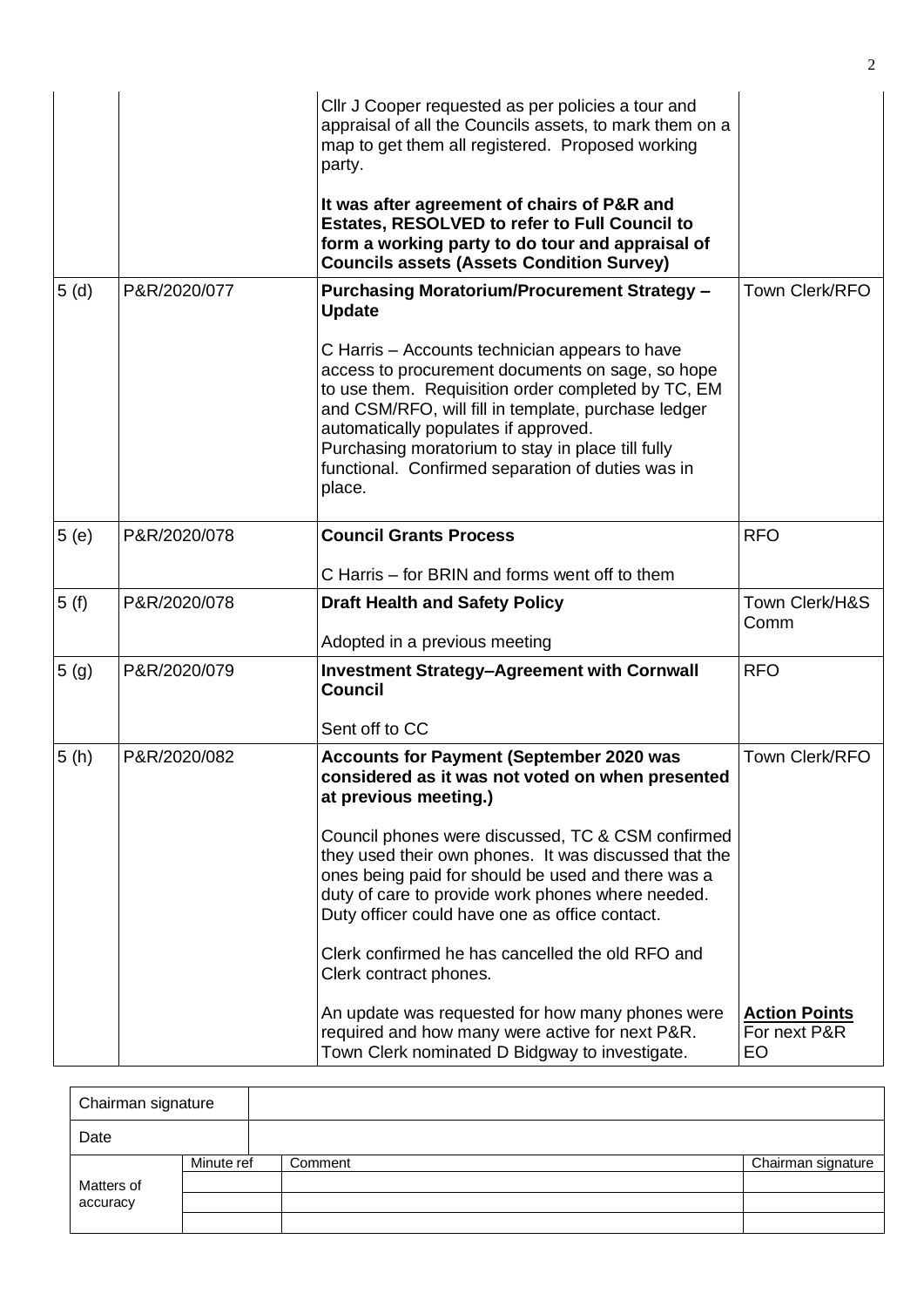|      |              | First aid training was queried, if all attended, if not<br>could refund be sort?                                                                             | <b>TC</b>           |
|------|--------------|--------------------------------------------------------------------------------------------------------------------------------------------------------------|---------------------|
|      |              | Office Smart prices were queried- could stationery<br>suppliers be reviewed.<br>It was RESOLVED that we come back with some<br>information on new suppliers. | TC/EO               |
|      |              | Sharps bin renewal - Higher Bore St toilets queried -<br>let them know it is not open.                                                                       | <b>TC</b>           |
|      |              | Councillor Ahearn joined the meeting at 19.03.                                                                                                               |                     |
|      |              | Charge for vaccination queried.                                                                                                                              | <b>TC</b>           |
|      |              | Tree Inspection was queried, TC investigated passed<br>minutes clarify.                                                                                      |                     |
|      |              | Portaloos – RFO to confirm they have been returned.                                                                                                          | <b>RFO</b>          |
|      |              | It was RESOLVED to approve the payment<br>schedule for September 2020.                                                                                       |                     |
| 5(i) | P&R/2020/082 | <b>Toilet Cleaning</b>                                                                                                                                       | <b>Estates Comm</b> |
|      |              | Dealt with at Estates Committee                                                                                                                              |                     |
| 5(j) | P&R/2020/082 | Outstanding Debt - Payment Plan                                                                                                                              | <b>Town Clerk</b>   |
|      |              | To discuss with Aged Debtors                                                                                                                                 |                     |

| PR/2021/006 | To consider Policies Delegated to this Committee.<br>a) Internal Controls - Self Assessment Scrutiny and report<br>(as circulated)<br>CSM/RFO – talked of internal controls and through his<br>report and the proposals to be put into place.<br>It was RESOLVED to approve these recommendations. |
|-------------|----------------------------------------------------------------------------------------------------------------------------------------------------------------------------------------------------------------------------------------------------------------------------------------------------|
|             |                                                                                                                                                                                                                                                                                                    |
|             | b) RFO Protocols (As circulated)                                                                                                                                                                                                                                                                   |
|             | CSM/RFO - talked through the document, responsibilities of<br>the RFO, and their given authorities. Adopting Local<br>Government & Finance Act 1988                                                                                                                                                |
|             | It was RESOLVED to approve these recommendations.                                                                                                                                                                                                                                                  |
|             |                                                                                                                                                                                                                                                                                                    |

| Chairman signature |            |         |                    |
|--------------------|------------|---------|--------------------|
| Date               |            |         |                    |
|                    | Minute ref | Comment | Chairman signature |
| Matters of         |            |         |                    |
| accuracy           |            |         |                    |
|                    |            |         |                    |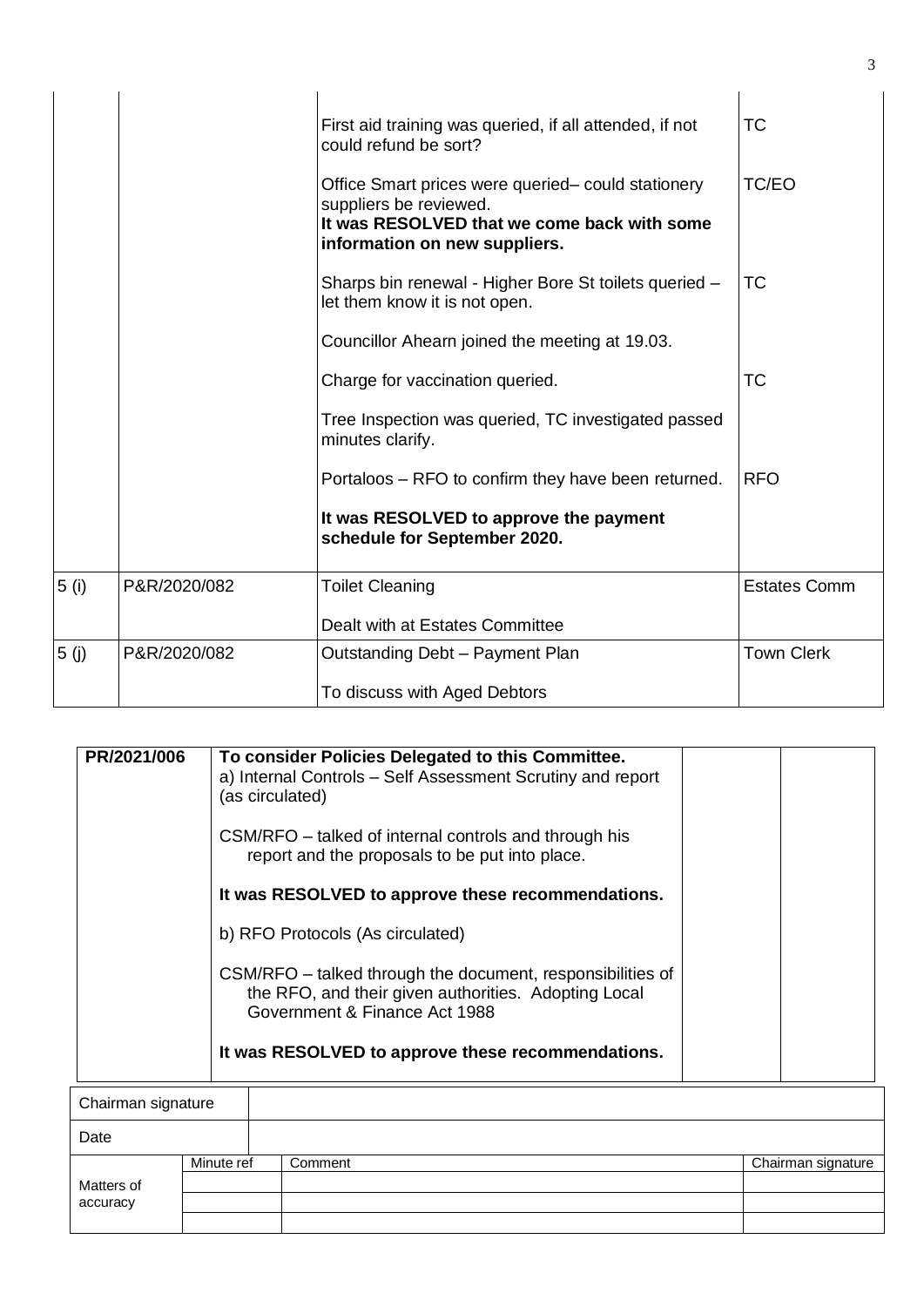|             | c) Fuel Usage Policy (As circulated - Town Clerk)                                                                                                                                                                                                                                                                                                  |  |
|-------------|----------------------------------------------------------------------------------------------------------------------------------------------------------------------------------------------------------------------------------------------------------------------------------------------------------------------------------------------------|--|
|             | A report was provided by the TC with his recommendation<br>to introduce measures that offer better controls and ensure<br>policy compliance which offer secure, accountable, and<br>auditable fuel collections.                                                                                                                                    |  |
|             | 3.1. Recommendations:<br>3.2. That the current fuel collection method is placed under<br>review with immediate effect<br>3.3. That fuel collection is stopped until the review is<br>completed.<br>3.4. That the RFO provides a detailed analysis in respect of<br>fuel collections over the last 12 months, both from Corserve<br>and Morrison's. |  |
|             | 3.5. That the RFO has discussions with Corserve about<br>security and systems designed to prevent opportunities for<br>misuse.<br>3.6. That the policy being considered tonight is adopted as<br>an intermediate approach and delegated authority is given                                                                                         |  |
|             | to the Town Clerk and RFO for its continued development.<br>3.7. That a mileage log be introduced for all vehicles,<br>tractors, and ride on movers to provide an audit trail of<br>vehicle use against fuel consumption.                                                                                                                          |  |
|             | It was RESOLVED to accept these recommendations<br>with an amendment to section 3.7 of "That an asset<br>specific mileage log be introduced etc".                                                                                                                                                                                                  |  |
|             | Vehicle logbooks can be bought online with all the<br>necessary check lists, such as checking for the condition of<br>the vehicle, with Reg No or Serial number of vehicle.                                                                                                                                                                        |  |
| PR/2021/007 | To consider the Council Risk Management<br>Budget Monitoring - P & R Committee (Nov<br>a)<br>2020 Financial Comparison as circulated).                                                                                                                                                                                                             |  |
|             | CSM/RFO - talked through reports provided. Professional<br>fees over budget, which include HR, Solicitors, Architects,<br>all professional advice, and work. Some legal fees will be<br>indemnified against and being claimed back currently.                                                                                                      |  |
|             | <b>Noted</b>                                                                                                                                                                                                                                                                                                                                       |  |
|             | <b>Fixed Asset Monitoring and controls (Report)</b><br>b)                                                                                                                                                                                                                                                                                          |  |
|             | CSM/RFO – reminder that this need actioning, is what is on<br>the register and the condition.                                                                                                                                                                                                                                                      |  |

4

| Chairman signature |            |         |                    |  |  |
|--------------------|------------|---------|--------------------|--|--|
| Date               |            |         |                    |  |  |
|                    | Minute ref | Comment | Chairman signature |  |  |
| Matters of         |            |         |                    |  |  |
| accuracy           |            |         |                    |  |  |
|                    |            |         |                    |  |  |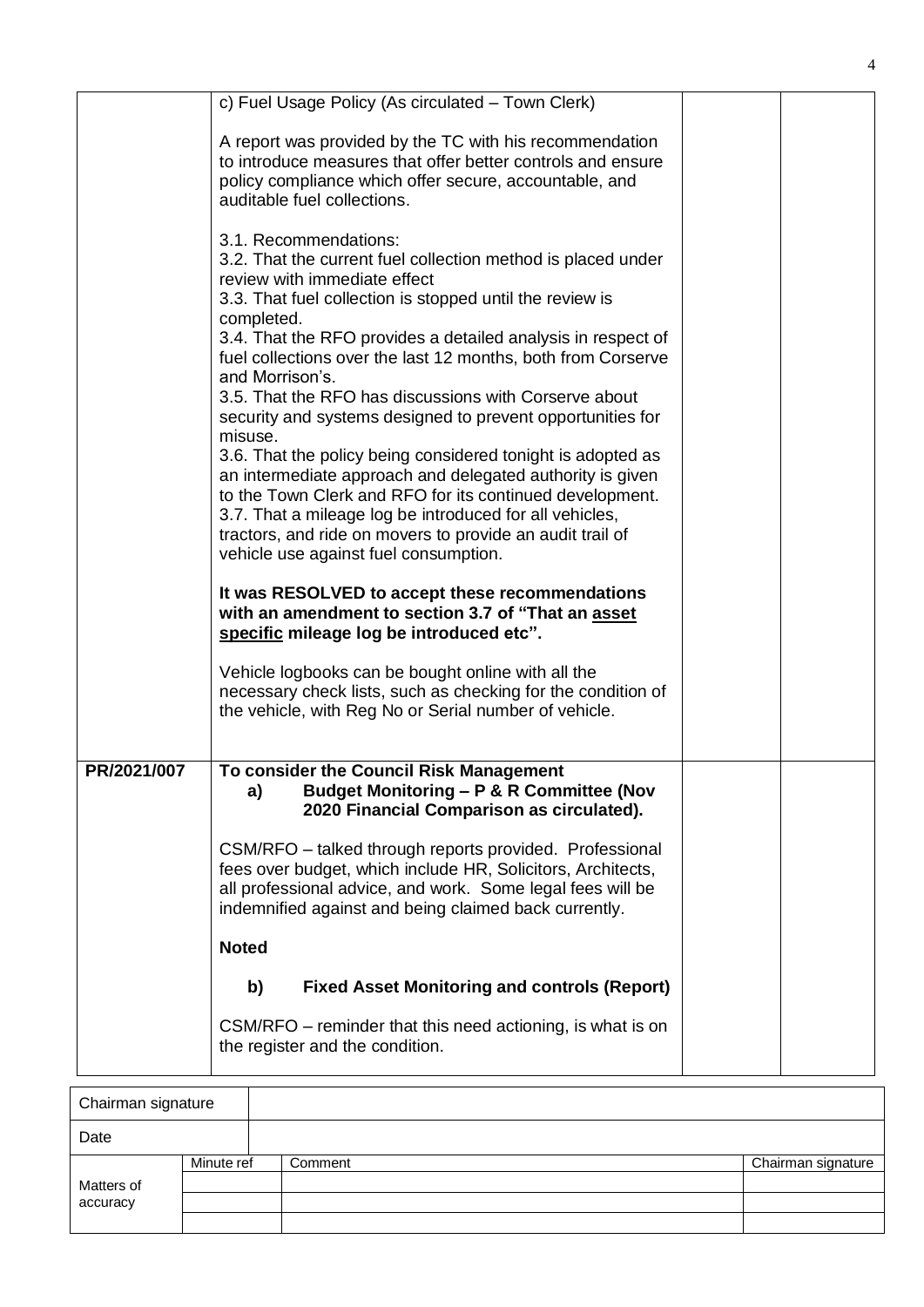|                             |              | It was RESOLVED that the working party for the land<br>assets that is going to Full Council does this at the<br>same time.<br>Aged Debtors and Creditors and future debt<br>c)<br>write off arrangements.<br>Line $1$ – make contact to ascertain correct figure of<br>outstanding amount.<br>Line 3 & 5 long standing debts so RFO to take actions as<br>recommended previously to set up a payment plan then<br>proceed to small claims.<br>It was RESOLVED to delegate authority to RFO to take<br>forward.<br>Fixed Asset Write Off procedures - RFO to<br>d)<br>report. | <b>RFO</b>        |                    |
|-----------------------------|--------------|------------------------------------------------------------------------------------------------------------------------------------------------------------------------------------------------------------------------------------------------------------------------------------------------------------------------------------------------------------------------------------------------------------------------------------------------------------------------------------------------------------------------------------------------------------------------------|-------------------|--------------------|
|                             |              | This item was not discussed, deferred to a future meeting                                                                                                                                                                                                                                                                                                                                                                                                                                                                                                                    |                   |                    |
| PR/2021/008                 |              | Items referred to this Committee.                                                                                                                                                                                                                                                                                                                                                                                                                                                                                                                                            |                   |                    |
|                             |              | Other than in matters arising, none to report.                                                                                                                                                                                                                                                                                                                                                                                                                                                                                                                               |                   |                    |
| PR/2021/009                 |              | Correspondence.                                                                                                                                                                                                                                                                                                                                                                                                                                                                                                                                                              |                   |                    |
|                             |              | None at the time of agenda circulation                                                                                                                                                                                                                                                                                                                                                                                                                                                                                                                                       |                   |                    |
| PR/2021/010<br>PR/2021/010a |              | Proposed projects and updates:<br><b>Review Town Council charges for 2021-22</b>                                                                                                                                                                                                                                                                                                                                                                                                                                                                                             |                   |                    |
|                             | <b>Noted</b> | CSM/RFO still getting information together. Will take to<br>community services or next P&R as appropriate.                                                                                                                                                                                                                                                                                                                                                                                                                                                                   |                   |                    |
| PR/2021/010b                |              | <b>Members Attendance Records</b>                                                                                                                                                                                                                                                                                                                                                                                                                                                                                                                                            |                   |                    |
|                             |              | Freedom of information requests have been received in the<br>past, so was suggested this might be useful information to<br>record and show on website.<br>Cllr Phillips expressed her dismay at the councillors who                                                                                                                                                                                                                                                                                                                                                          |                   |                    |
|                             |              | never seem to attend meetings to represent their<br>constituents. It was clarified the attendance rule was once<br>every 6 months.                                                                                                                                                                                                                                                                                                                                                                                                                                           |                   |                    |
|                             |              | It was RESOLVED to record attendance and display on<br>the website, with delegated authority to the officers to<br>decide what was appropriate within the guidelines.                                                                                                                                                                                                                                                                                                                                                                                                        | TC to<br>delegate |                    |
|                             |              | Members allowances were also discussed, and it was made<br>know to the committee that co-opted members do not get<br>the members' allowance.                                                                                                                                                                                                                                                                                                                                                                                                                                 |                   |                    |
| Chairman signature          |              |                                                                                                                                                                                                                                                                                                                                                                                                                                                                                                                                                                              |                   |                    |
|                             |              |                                                                                                                                                                                                                                                                                                                                                                                                                                                                                                                                                                              |                   |                    |
| Date                        |              |                                                                                                                                                                                                                                                                                                                                                                                                                                                                                                                                                                              |                   |                    |
|                             | Minute ref   | Comment                                                                                                                                                                                                                                                                                                                                                                                                                                                                                                                                                                      |                   | Chairman signature |

Matters of accuracy

| ï<br>I       |  |
|--------------|--|
| ×<br>۰.<br>۰ |  |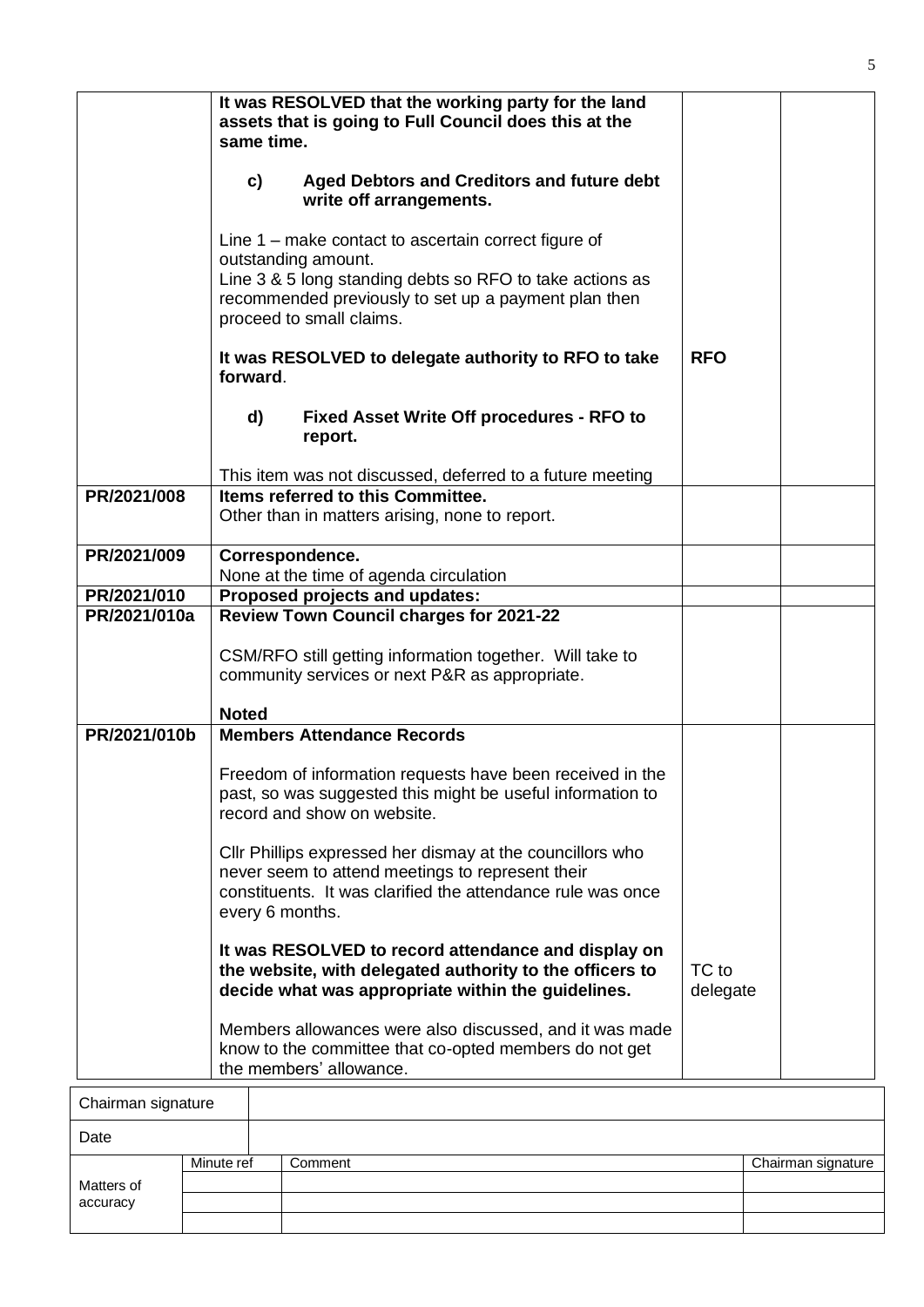|              | It was RESOLVED to take this to Full Council for<br>discussion                                                                                                                                                                                                                                       | <b>TC/SAA</b> |  |
|--------------|------------------------------------------------------------------------------------------------------------------------------------------------------------------------------------------------------------------------------------------------------------------------------------------------------|---------------|--|
| PR/2021/010c | <b>Council IT Proposals</b>                                                                                                                                                                                                                                                                          |               |  |
|              | David Bidgway EO gave his IT report and went through the<br>documents provided.                                                                                                                                                                                                                      |               |  |
|              | Item 1 – Town Clerk's Laptop, not working properly, many<br>hours lost.                                                                                                                                                                                                                              |               |  |
|              | It was RESOLVED to agree up to £1,000 to replace<br>Town Clerk's laptop.                                                                                                                                                                                                                             |               |  |
|              | Item 2 – to enable Carlyon Systems to access server<br>remotely, by buying a piece of hardware.                                                                                                                                                                                                      |               |  |
|              | It was RESOLVED to authorise this purchase at a cost<br>of £100 + VAT for the remote access controller license.                                                                                                                                                                                      |               |  |
|              | Item 3 – currently Carlyon Systems not charging for support<br>to Councillors, had a recent incident where a councillor's<br>issue caused them a lot of time. Proposed a reduced rate<br>of £5 ex VAT per laptop per month, this would also assist<br>with loading anti-virus software and the like. |               |  |
|              | This was debated and it was felt that some members do not<br>need support, so could they pay on a pay as you go basis,<br>along with item 5.                                                                                                                                                         |               |  |
|              | It was RESOLVED for EO to go back to Carlyon to<br>request costs for one off payments for installing<br>antivirus and cost per incident councillor support.                                                                                                                                          |               |  |
|              | Item 4 – Councillor Microsoft 365 licences, to upgrade from<br>Business Basic to Business Standard at a cost of £5.60 per<br>user per month.                                                                                                                                                         |               |  |
|              | This was debated as to whether it was needed, some<br>councillors did not require it, others felt it was necessary<br>due to the council work they did.                                                                                                                                              |               |  |
|              | It was RESOLVED to allow councillors to request this<br>facility on an individual basis as need arises.                                                                                                                                                                                              |               |  |
|              | Item 6 - Shire Hall Wi-Fi coverage,<br>Currently, there is no wi-fi signal available in the Town<br>Clerk's office and it is patchy in the main office. A new wi-fi<br>access point will be purchased to resolve this issue.                                                                         |               |  |

| Chairman signature     |            |         |                    |
|------------------------|------------|---------|--------------------|
| Date                   |            |         |                    |
| Matters of<br>accuracy | Minute ref | Comment | Chairman signature |
|                        |            |         |                    |
|                        |            |         |                    |
|                        |            |         |                    |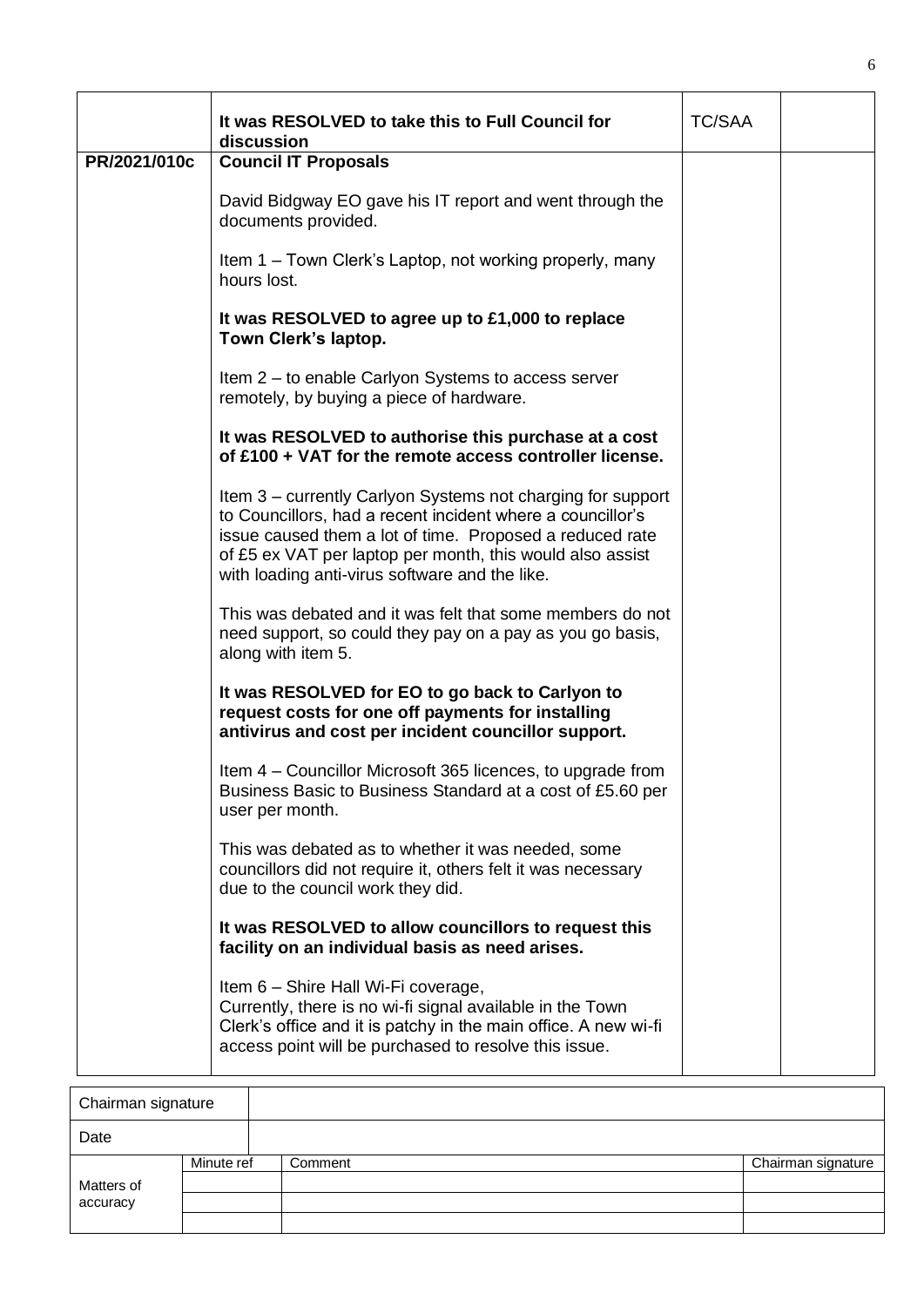| Update given that this was in hand, looking for a suitable<br>provider, to provide cover all over the building.                                                                                                                                                                                                                                                                                                                                                                                                                                                                                                   |  |
|-------------------------------------------------------------------------------------------------------------------------------------------------------------------------------------------------------------------------------------------------------------------------------------------------------------------------------------------------------------------------------------------------------------------------------------------------------------------------------------------------------------------------------------------------------------------------------------------------------------------|--|
| Item 7 - Cyfor outstanding items:<br>2.21 - No known solution was available to Cyfor as of 27th<br>September 2019 and Carylon Systems have checked again<br>during January 2021 and this has not changed. Information<br>regarding this issue will be updated once solution details<br>are available.<br>2.33/2.34 - Very low risk. BTC don't use random IP<br>addresses as they are in series, so this issue is not<br>applicable in that environment.                                                                                                                                                           |  |
| Item 8 – Increase use of Sharepoint – intends to get<br>everyone used to using it, and gradually look at changing<br>away from Dropbox once everyone happy with it.                                                                                                                                                                                                                                                                                                                                                                                                                                               |  |
| Item 9 - Teams v Zoom, unless 10 people in Teams<br>meeting you cannot see in gallery view. This was<br>discussed and felt that Zoom more familiar to members, and<br>accessible to members of the public. It is now working well<br>and seems to be user friendly.                                                                                                                                                                                                                                                                                                                                               |  |
| It was RESOLVED to continue paying the Zoom<br>subscription rather than opting for Teams as a<br>replacement facility.                                                                                                                                                                                                                                                                                                                                                                                                                                                                                            |  |
| Item 10 - Phone Lines & Broadband (convert to<br>Carlyon/Zen) - BTC currently pay £ 47.99 (£ 12.99 for line<br>rental and £35.00 for broadband) per month for broadband<br>in Shire Hall. Carlyon Systems recommend that BTC use<br>their preferred supplier Zen, who also supply the phone<br>lines in Narisa Hall, so they can help support BTC should<br>any issues occur. We could expect a high level of<br>service from Zen who have won several awards, such<br>as PC Pro Best Broadband for the 17th consecutive<br>year, Broadband Genie Best Broadband Provider 2020<br>and Most Trusted Provider 2020. |  |
| It was RESOLVED to take this advice and accept<br>these proposals and transfer to Zen.                                                                                                                                                                                                                                                                                                                                                                                                                                                                                                                            |  |
| Item 11 - 1. Ricoh - Photocopier Lease, inc. ID Card Print<br>Job Call Off – BTC can upgrade the main office copier and<br>the Visitor Information Centre copier so that BTC staff can<br>use ID cards to call-off print jobs. This feature, as used by<br>Cornwall Council, would help to ensure GDPR compliance<br>and confidentiality of documents. Both copiers                                                                                                                                                                                                                                               |  |

| Chairman signature     |            |         |                    |
|------------------------|------------|---------|--------------------|
| Date                   |            |         |                    |
| Matters of<br>accuracy | Minute ref | Comment | Chairman signature |
|                        |            |         |                    |
|                        |            |         |                    |
|                        |            |         |                    |